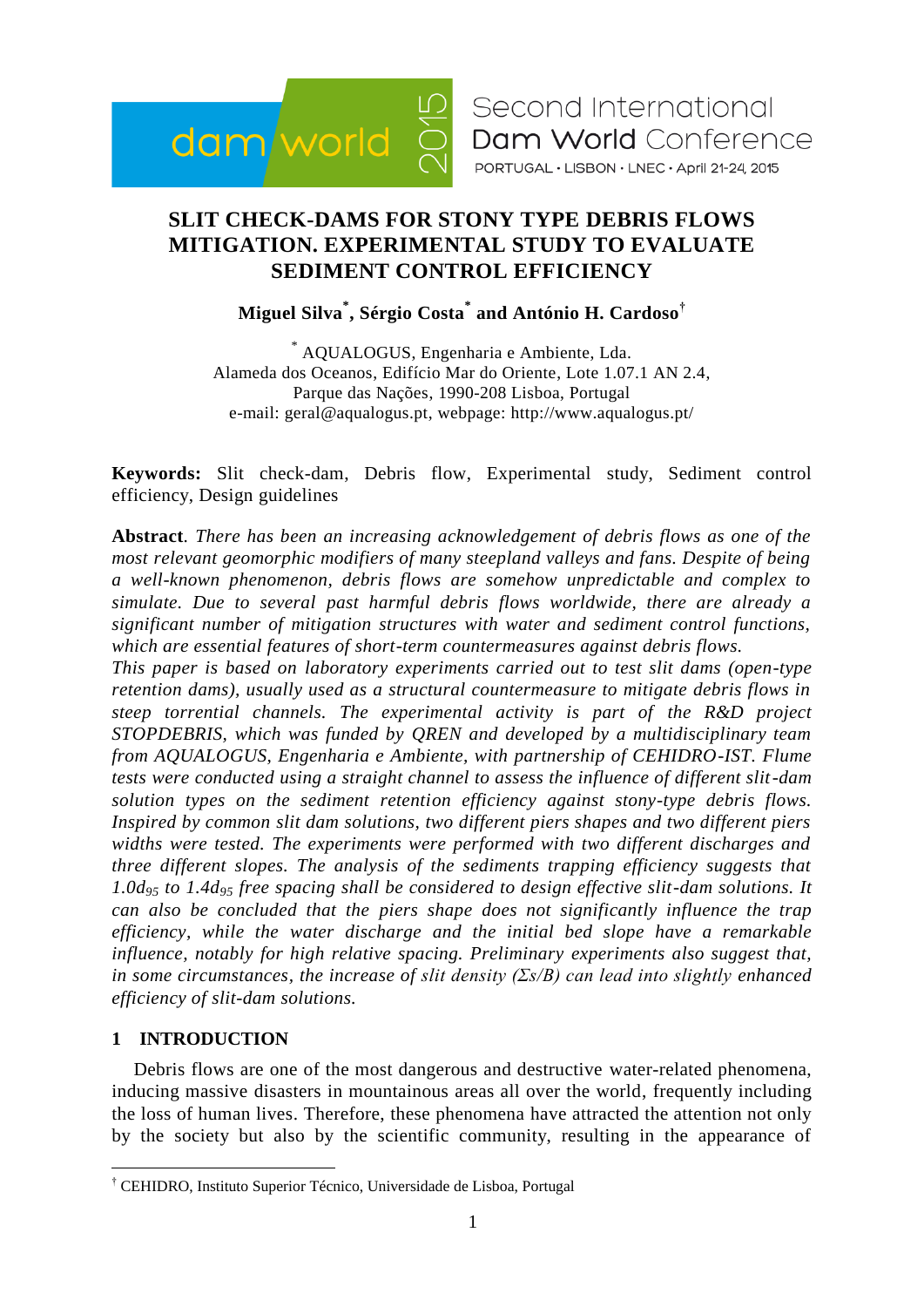detailed studies for several debris-flow related topics, such as its genesis, behaviour and mitigation measures.

Debris flow mitigation measures are usually classified as structural and non structural. Regarding to structural solutions, the most common is to construct check dams and perform channel works [1] and [2]. These solutions intend to control the transport and deposition processes of the sediments carried downstream by debris flows. Since check-dams are considered as one of the simplest and most effective engineering measures against debris flows by many authors (e.g. [3] and [4]), they were widely applied all over the world as a short-term mitigation measure. In fact, check-dams have a long history of implementation and progress. Back in the  $14<sup>th</sup>$  century, check dams were built in the mountain range of the Alps. However they only became popular in the  $19<sup>th</sup>$ century [3]. They have also been widely used in Taiwan, Japan and other mountainous areas of Europe [1] and [2], as well as in a few South America countries [6] and [7].

A check-dam can be defined as a dam constructed across a river channel to promote solid material deposition and stabilize the river bed by reducing erosion [8] and [9]. This structural measure aims at controlling the solid runoff to downstream areas as well as the velocity of a debris flow, ensured by a local reduction of the channel gradient. Mostly, check dams are composed of a weir, two wings and a robust foundation, although there are a variety of other check dam solutions. They can be closed or open-type and made of various materials including wood, boulders, and concrete blocks. According to [1], [2] and [9] the traditional check dams are closed-type, made of massive concrete and often constructed in cascade or series.

However, due to their reduced storage capacity and poor permeability, closed type check dams are usually backfilled with sediment deposits transported by modest discharges before destructive debris flows occur. In fact, according to several historical records (e.g. [2], [9], [10] and [11]), closed-type check dams tend to fail its function in a few years after their construction. In order to overcome this ineffective behaviour, opentype check-dam solutions have been developed since half of the  $20<sup>th</sup>$  century [12] and they are widely used at present in countries such as Austria, Japan, and Taiwan [8].

In fact, whenever properly designed and employed, open-type check dams present a major function that the closed-type check dams lack: they allow finer (harmless) sediments to pass through, while trapping larger blocks with greater destructive capability. Consequently, they are preferable over closed-type check dams not only for their effectiveness during debris flow events but also for conserving as much as possible the natural environment and the landscape of mountain torrents, reducing the long-term downstream effects on morphological evolution according to [1], [2] and [12].

Open-type check dams can be materialized by many different solutions, mainly defined according to their functional openings' shape and building materials (*e.g.* slit dams, slot dams, grid dams). Regarding to slit dams, they can present single or multiple functional openings which are usually vertical (slit), going from the dam's base up to the top. For a dam with multiple slits, the piers are usually materialized by concrete or steel solutions.

The effectiveness of the slit dams in debris flows mitigation has been proven in several studies conducted mostly in Japan [2]. All those studies concluded that the spacing of the piers can be defined in order to decrease the debris flow peak discharge and to allow the non-harmful sediments to pass through freely, while catching the harmful sediments upstream of the dam [2].

However, despite of several experimental and numerical studies already performed (e.g. [1], [2], [8], [13], [14], [15], [16] and [17]), the uncertainty typically associated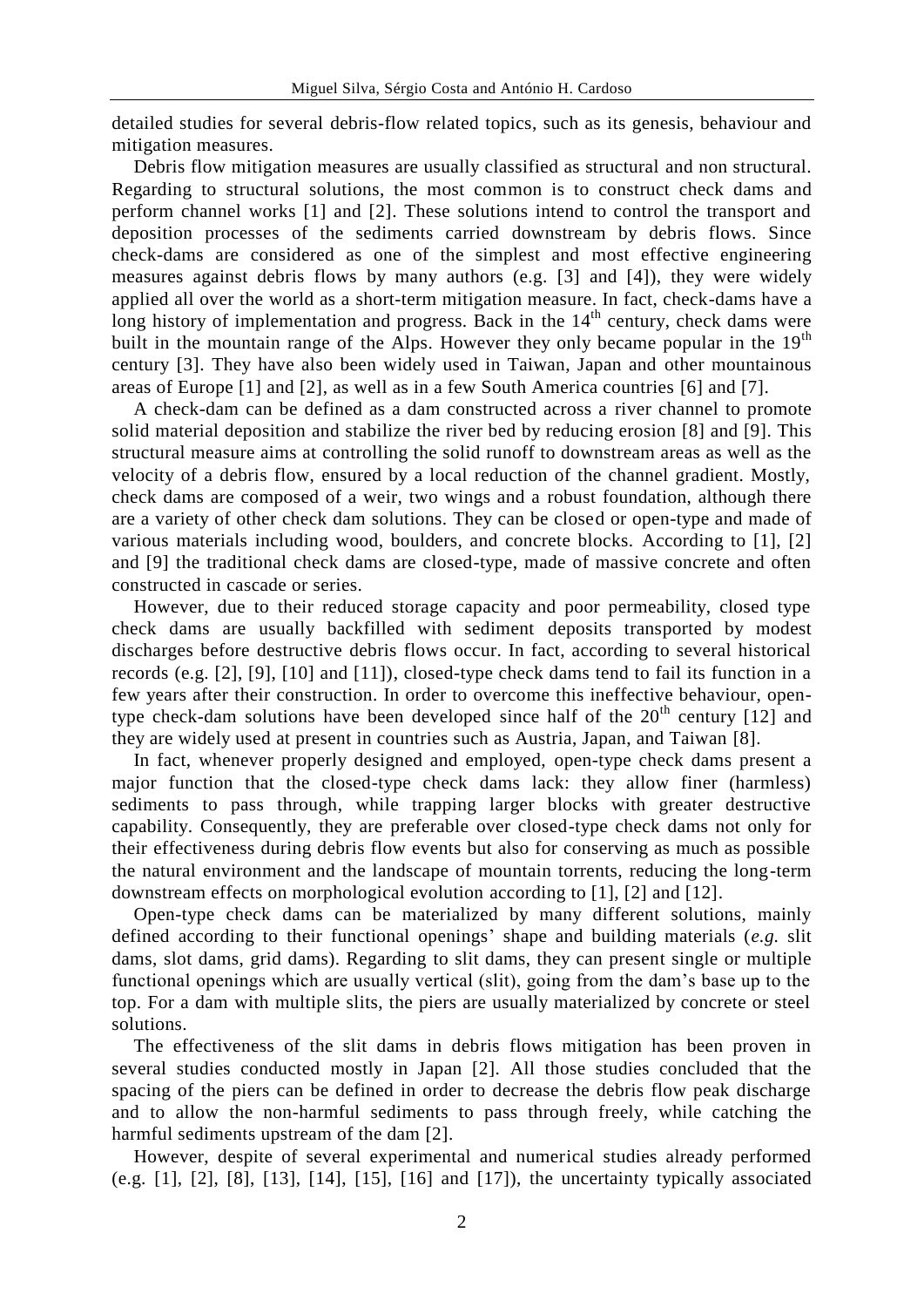with the design of open-type structures for debris flow mitigation still persists. One of the most important factors in designing open-type check dams, namely slit-dams, is the spacing between the piers. Herein, it is important to note that slightly different characteristic particle sizes ( $d_{90}$ ,  $d_{95}$  or  $d_{max}$ ) are normally considered as a reference length, resulting into solutions with significant differences in debris flow control efficiencies. The adequate definition of sediments reference length is critical for any design criterion since a wrong value can lead into two different inappropriate situations: too small spacing will lead to trapping comparatively small particles transported in minor floods, which results in the reduction of storing capacity predicted to accommodate extreme debris-flow events; on the other hand, if the diameter of the largest size particles, that barely exist in the basin, is chosen as the width of the free spacing, it is highly likely that the dams do not clog, become ineffective since the concentration of such large particles in the forefront of debris flow will not be enough, *i.e.*, even large boulders existent in debris flows may pass through the check dam.

The objective of this paper is to present and discuss the preliminary results of an experimental study focused on the reduction of the uncertainty typically associated with the design of slit check-dams.

## **2 EXPERIMENTAL SETUP AND PROCEDURE**

## **2.1 Objectives of the experimental study**

In accordance with the aim of the present study, an experimental facility was designed and built in order to perform tests to assess the influence of different slit-dam solutions on the sediment control efficiency to mitigate stony-type debris flows.

The design of the experimental setup was consistent with the type of the debris flows that occurred in Madeira Island, Portugal, in February 2010.

Thirty three flume tests were performed, focusing on the assessment of the following main issues:

- Trapping efficiency of different slit-dam solutions;

Assessment of the grain size distribution of trapped and outflow sediments.

## **2.2 Experimental setup**

The experiments were carried out at the Hydraulics Laboratory of Instituto Superior Técnico, Universidade de Lisboa, Portugal.

The experimental facility comprised a 3.5 m long and 0.5 x 0.5 m x m rectangular cross section flume, representing an approximation of a 1/30 scale model of the central cross-section reach of Ribeira de São João, Madeira Island. The flume slope, *i*, was adjustable between 3.5 % and 26.5 % and was endowed with a water recirculating system.

The flume was equipped with a sediments feeding system composed by a hopper, a conveyor belt and a tilted PVC plate which guaranteed the solid material input at the upstream cross-section of the flume.

The slit-dam was placed at  $\approx 0.60$  m upstream of the flume downstream end. Immediately downstream of the flume, a sieve was installed which sorted the water from the solid material passing through the slit-dam.

Figure 1 presents a scheme of the experimental facility, highlighting both water  $(Q_l)$ and solid material (*Qs*) circuits.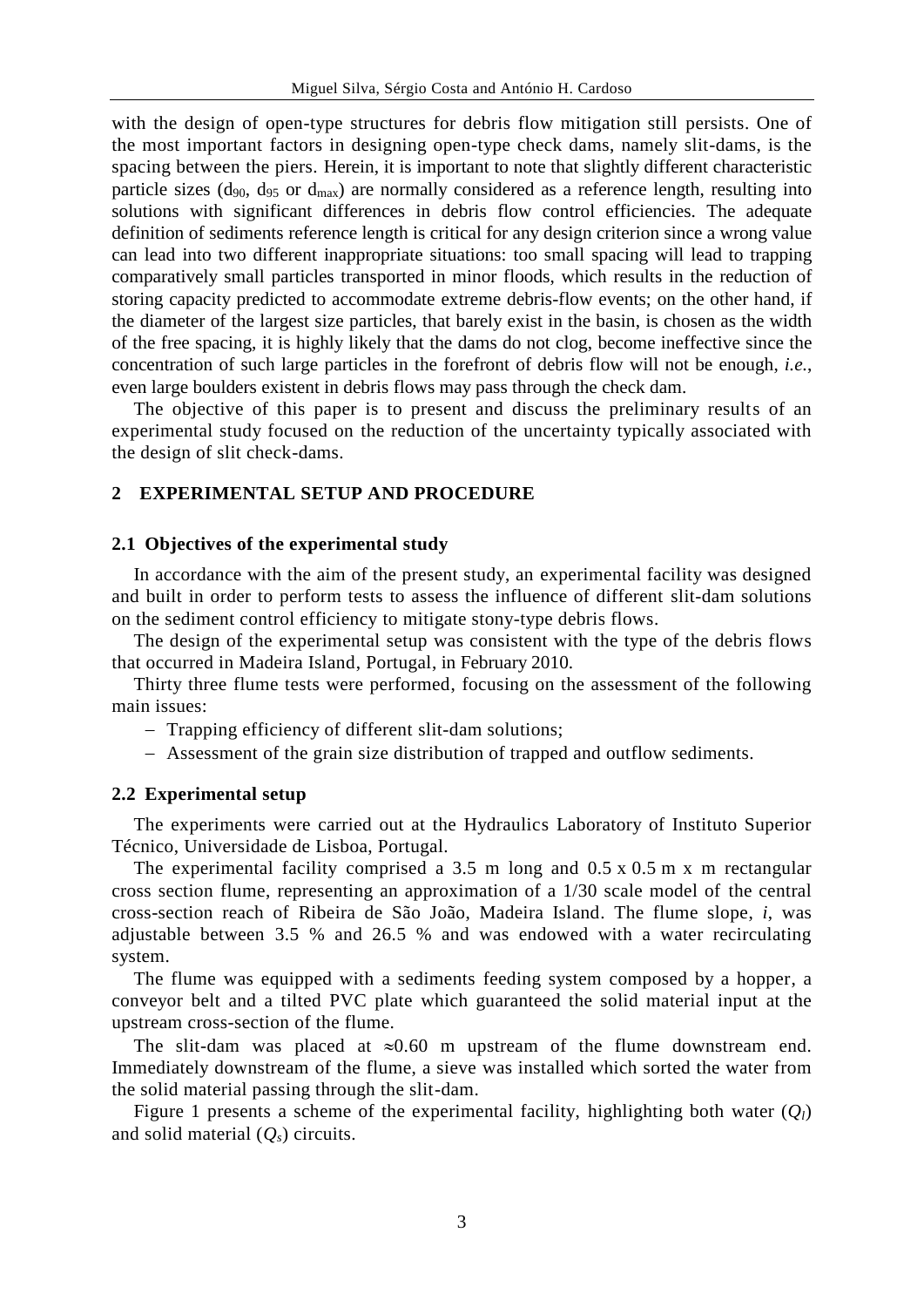

Figure 1: Scheme of the experimental setup

#### **2.3 Experimental procedure**

Prior to each run, a given slit-dam (defined by the piers shape and spacing) was installed and the bottom of the flume was roughened through an erodible 5 cm deep layer of the same gravel as the gravel used as feeding material.

The flume was continuously fed with water and gravel, resulting in a steady stony-type debris flow, which continued its movement downstream until the slit-dam or the sieve. The total volume of gravel involved in each run, *Ve*, including the 5 cm layer and the fed gravel, was approximately  $0.525 \text{ m}^3$ , ensuring that the flume storage capacity (upstream of the slit dam) was not exceeded. The material fed (excluding the 5 cm layer) in each run was discharged from the hopper into the conveyor belt, falling directly into a tilted PVC plate, which ensured a sediment gravity driven input into the flow at the upstream cross-section of the tilting flume.

The inputs of any experiment were the apparent volume (including voids) of sediments involved,  $V_e$ , the slope of the flume, *i*, and the water discharge,  $Q_l$ .

At the end of each test, the total volume of the discharged solid material (which passed through the slit dam) was measured in order to assess the slit dam trapping efficiency.

The grain size distributions were determined by using 4 different sieves with mesh openings of  $\{11.2, 16.0, 22.4, 31.5\}$  mm.

The debris flow deposition depths were measured with an adapted point gauge at five (5) different points (12.5 cm spaced) for twelve (12) cross-sections.

Additionally, debris flow deposition patterns and other qualitative aspects were assessed by a photo camera.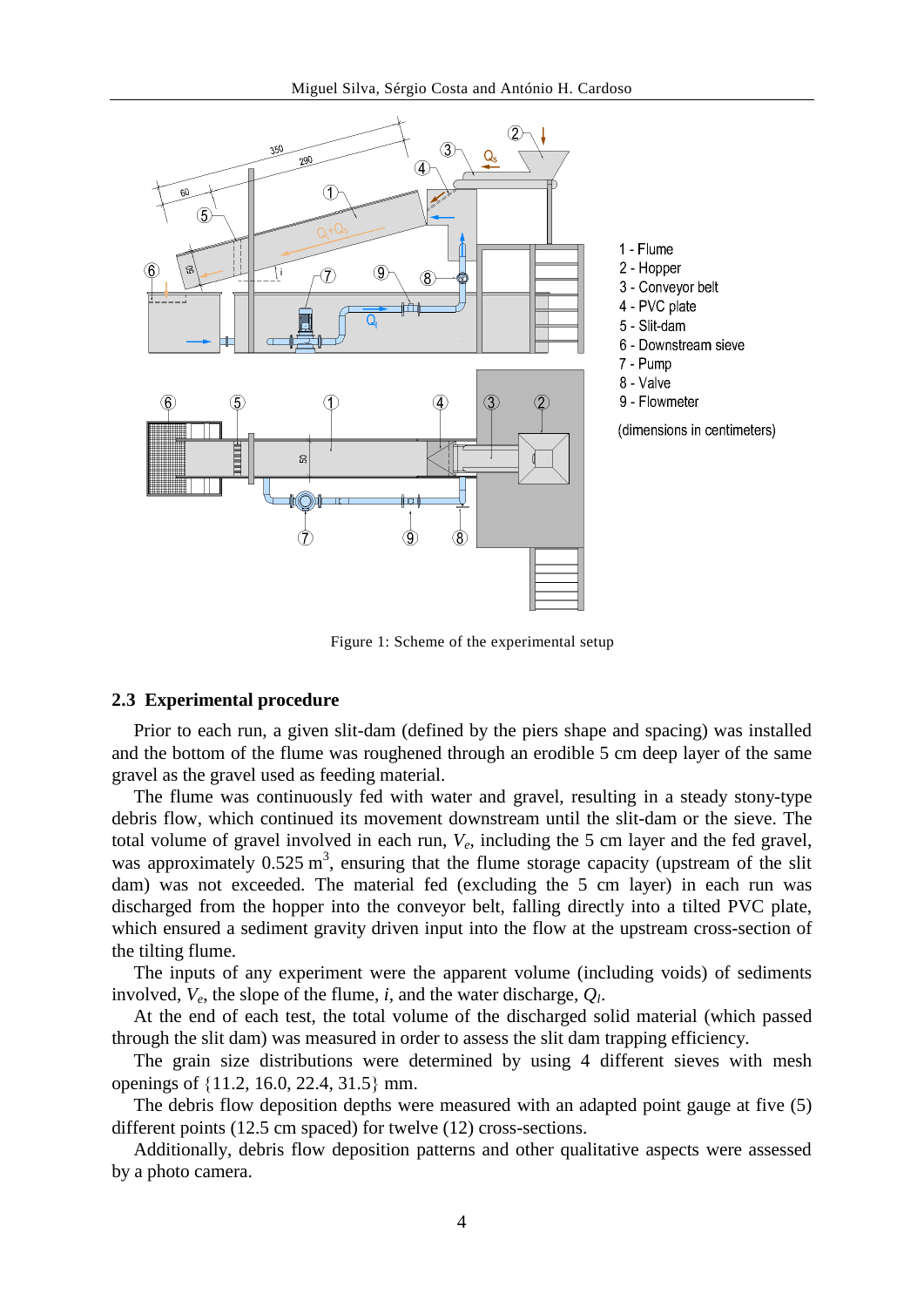After each run, the main outputs were:

- Volume of sediments passing through the slit-dam  $(V_s)$ ;
- Grain size distribution of sediments which passed through the slit-dam;
- Sediment deposition depths upstream of the slit-dam.

#### **2.4 Physical properties of the sediments**

The solid material used in the experiments was composed by "naturally worn" gravel. It was defined by approximately scaling down, at a 1/30 scale, the sediments of Ribeira de São João, characterized through a field survey of a 4 meters deep deposits sample. The gravel grain size distribution is shown in Figure 2. It is worth noting that the minimum sediment dimension was limited to 5 mm in order to prevent sediment recirculation and, hence, avoid damage into the pumping system.

The main physical properties of the gravel are also presented in Table 1, where  $s = \rho_s/\rho$  is the relative sediment density,  $d_{max}$  is the maximum diameter,  $d_{50}$  is the median diameter,  $d_n$  is the sieve diameter such that n% by weight is smaller and  $\phi_s$  is the internal friction angle.



Figure 2: Grain size distribution of sediments

|              | $d_{\text{max}}$ (mm) | $d_{95}$ (mm) | $d_{84}$ (mm) | $d_{50}$ (mm) | $\phi_s$ (deg. |
|--------------|-----------------------|---------------|---------------|---------------|----------------|
| 2.65 to 2.70 |                       |               |               |               |                |

Table 1: Main physical parameters of the solid material used in the experiments

The mean Corey shape factor of the material used in the experiments, which characterizes the sphericity of the individual particles was  $SF = 0.61$ . *SF* is given by

$$
\mathbf{SF} = \frac{\mathbf{d}_3}{\sqrt{(\mathbf{d}_1 \mathbf{d}_2)}}\tag{1}
$$

where  $d_1$ ,  $d_2$  and  $d_3$  are respectively the longest, the medium and the smallest diameter measured along three perpendicular axes.

It should be noted here that the value of *SF* for natural sand is  $\approx 0.7$ , while it must be slightly smaller for large blocks since, in nature, they undergo much shorter rolling and abrasion processes than sand. In other words, the solid material used in the experiments is believed to reproduce the overall shape of natural debris flow blocks.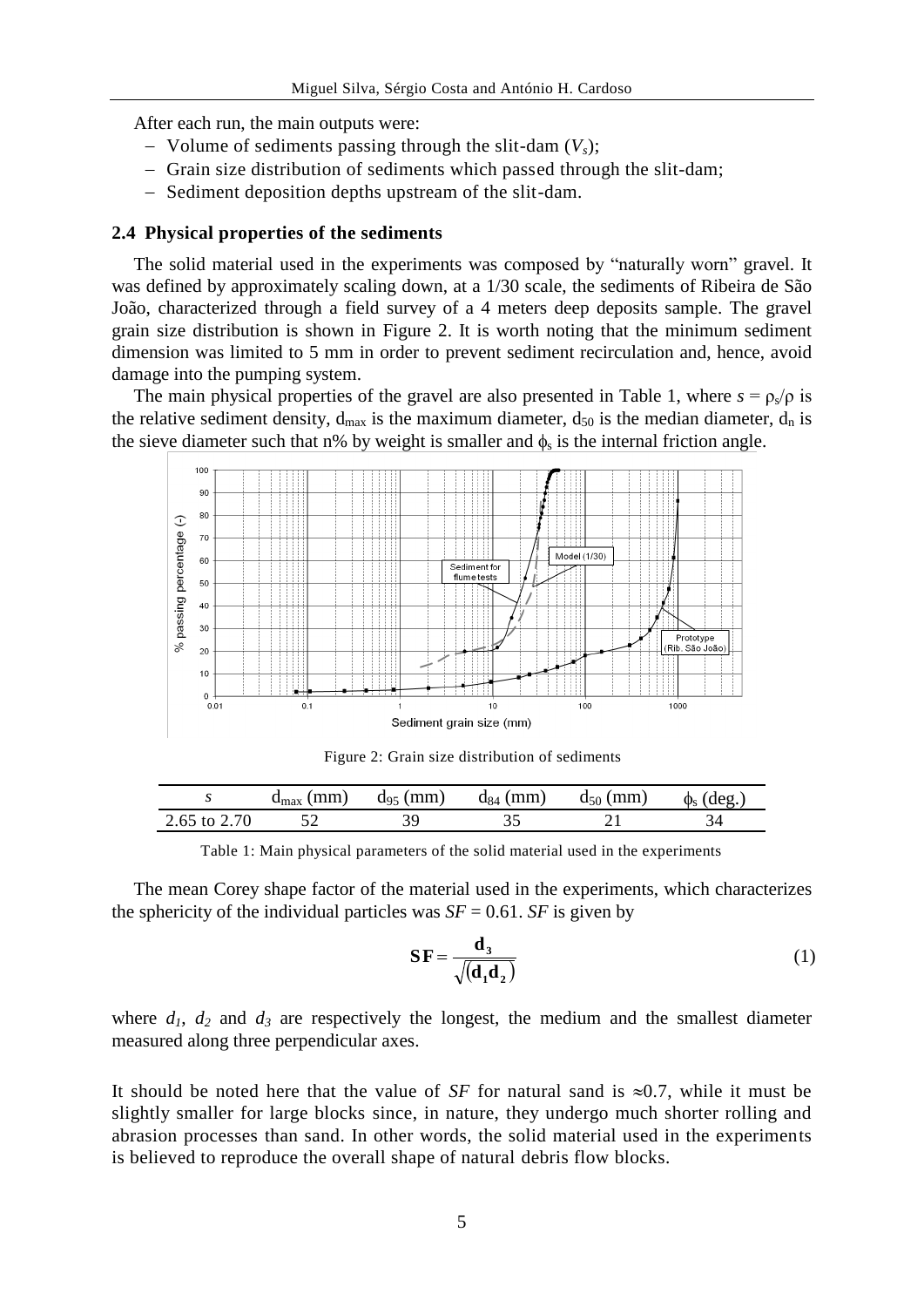## **2.5 Characteristic variables of the experimental study**

Before each experimental run, the following aspects were decided:

- Slit dam configuration, resulting from the definition of the piers shape (*P*) and free spacing (*s*);
- grain size distribution;
- clear water discharge (*Ql*);
- flume slope (*i*).

The flume tests were carried out for three different slopes, *i*: 10%, 15% and 20% and two different water discharges,  $Q_l$ : 11 ls<sup>-1</sup> and 18 ls<sup>-1</sup>. Excluding one case, these discharge values cover the 1/30 Froude-scale range of unit peak discharges observed in the cross-sections of the Ribeira de São João, wherein check dams will be build.

Gravel feeding rates varied between  $\approx 3$  l/min, for  $Q_l = 11 \text{ ls}^{-1}$  and  $i = 10\%$ , and  $\approx 20$  l/min, for  $Q_l = 18 \text{ ls}^{-1}$  and  $i = 20\%$ .

Two piers shapes and two piers widths were tested, ensured by three different piers, *P*, as represented in the Figure 3 (dimensions in millimeters).





Figure 3: Slit-dam in flume and tested piers (*P*)

The free spacing, *s,* between the piers was defined according the grain size distribution of sediments used in the flume tests, considering  $d_{95}$  as the reference length. Four (4) different relative spacing, *s/d95,* values between the piers were considered: 1.18, 1.36, 1.49 and 1.77, within the range reported in former experimental studies (e.g. [1], [2] and [13]) for open-type dams (namely slit and grid-dams). The thirty (30) experiments correspond to several combinations of variables mentioned above and summarized in Table 2.

| i(%)       | $Q_l$ (1s <sup>-1</sup> ) | $s/d_{95}$             | Pier type  |
|------------|---------------------------|------------------------|------------|
| 10; 15; 20 | 11: 18                    | 1.18; 1.36; 1.49; 1.77 | P1: P2: P3 |

Table 2: Characteristic experimental tests variables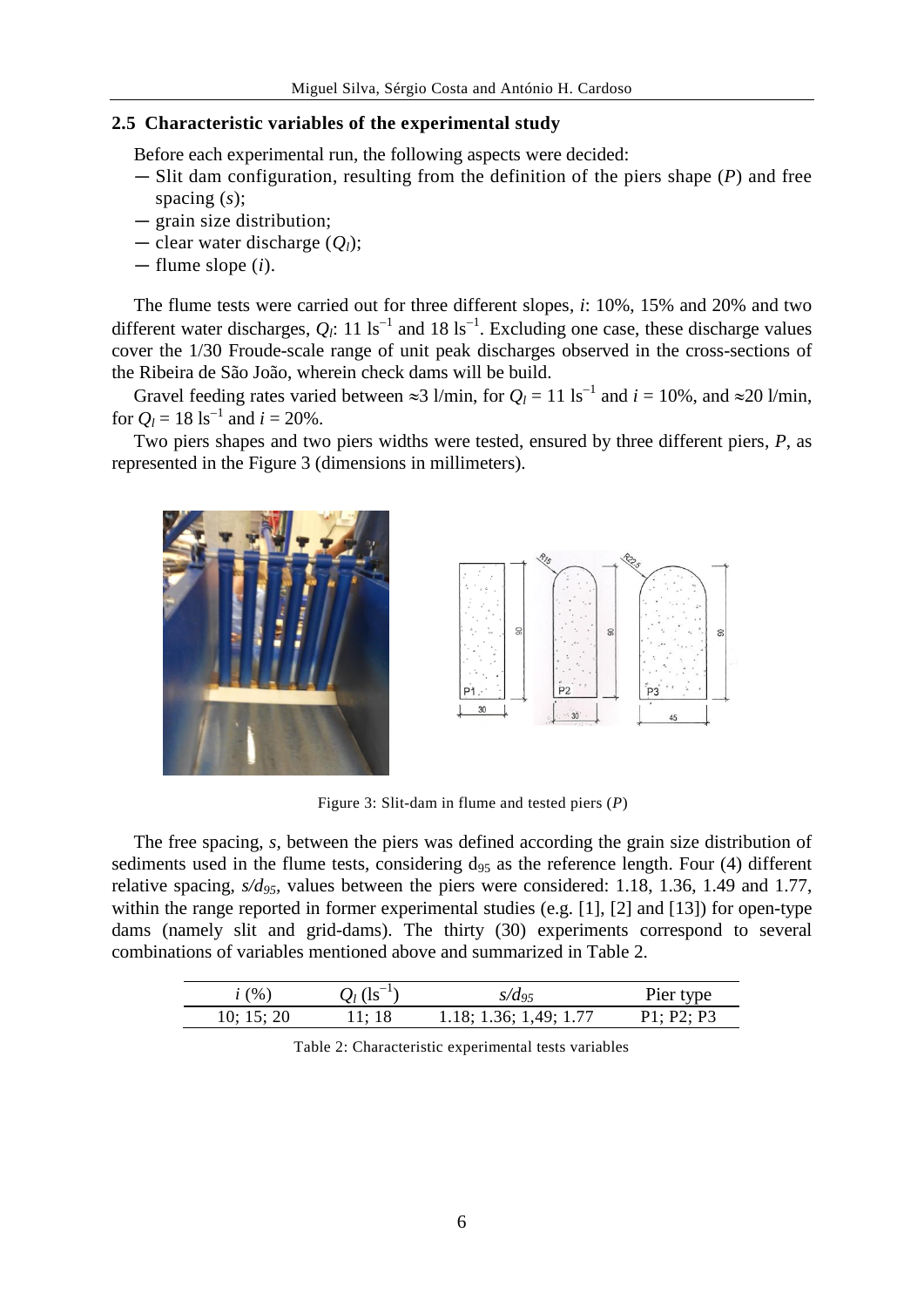#### **3 EXPERIMENTAL RESULTS AND ANALYSIS – TRAPPING EFFICIENCY**

## **3.1 Preliminary remarks**

In this study, the sediment trapping rates were obtained for the performed flume tests in order to assess the efficiency of each solution.

The sediment runoff rate, *S*, is defined as the ratio of the sediment runoff volume passing through the slit-dam,  $V_s$ , to the supplied sediment volume,  $V_e$ .

$$
S = \frac{V_s}{V_e} \tag{2}
$$

Sediment trapping rate or efficiency, *E*, is defined as the ratio of the sediment retained by the slit-dam  $(V_e - V_s)$  to the supplied sediment volume,  $V_e$ . It is given by:

$$
\mathbf{E} = \mathbf{1} - \mathbf{S} \tag{3}
$$

From historical records and previous studies, slit-dams of a single slit usually causes the rising of water level upstream from the dam due to backwater effect, promoting the solid material deposition [12] and [19]. This hydrodynamic effect was verified for single functional opening slit-dams [19] although it is expected that backwater effect can also occur whenever the obstruction is such that critical flow conditions occur in the slit-dam cross-section.

In the experiments, the cross-section obstruction due to the presence of slit-dams may be captured by the slit density,  $\Sigma s/B$ , defined as the ratio between the sum of all functional openings and slit-dam width. Thereby, the influence of slit density on the slit-dam trapping efficiency was also assessed.

#### **3.2 Effect of relative spacing (***s/d95***)**

Figure 4 shows the relationship between the sediment trapping efficiency, *E*, and the relative spacing  $s/d_{95}$  (ratio of spacing width to  $d_{95}$ ) for each tested solution.

It is clear that the relative spacing has a remarkable influence on the slit-dam trapping efficiency, confirming the findings of previous studies (e.g. [1], [2], [5], [13], [15] and [17]). For the tested experimental conditions, slit-dams have shown to be effective to mitigate stony-type debris flows whenever the relative spacing of 1.18 and 1.36 were adopted. These thresholds were also assessed in previous experimental studies for slit [1], [2] and [5] and grid dams [13] and [18]. Regarding to former slit-dam experimental studies, efficient solutions should consider relative spacing of  $0.5d_{\text{max}}$  to  $1.0d_{\text{max}}$  [1] and  $1.5d_{\text{max}}$  to  $2.0d_{\text{max}}$  [2] and [5]. These threshold divergences suggest that several aspects can affect the sediment rate efficiency, leading to a difficult results comparison. In fact, comparing the present study with previous ones [1], [2] and [5], it becomes clear that many aspects/variables were different (e.g. debris flow type, grain size distribution, slit density tested ranges).

Although, as previously concluded in the referred studies (e.g. [1], [2] and [5]), it remains clear that slit-dam solutions appear to have a quite narrow functional/effective range regarding to relative spacing, once sediment runoff rate volume passing the slit dams tends to increase rapidly when the openings between the piers are greater than  $1.36d_{95}$ .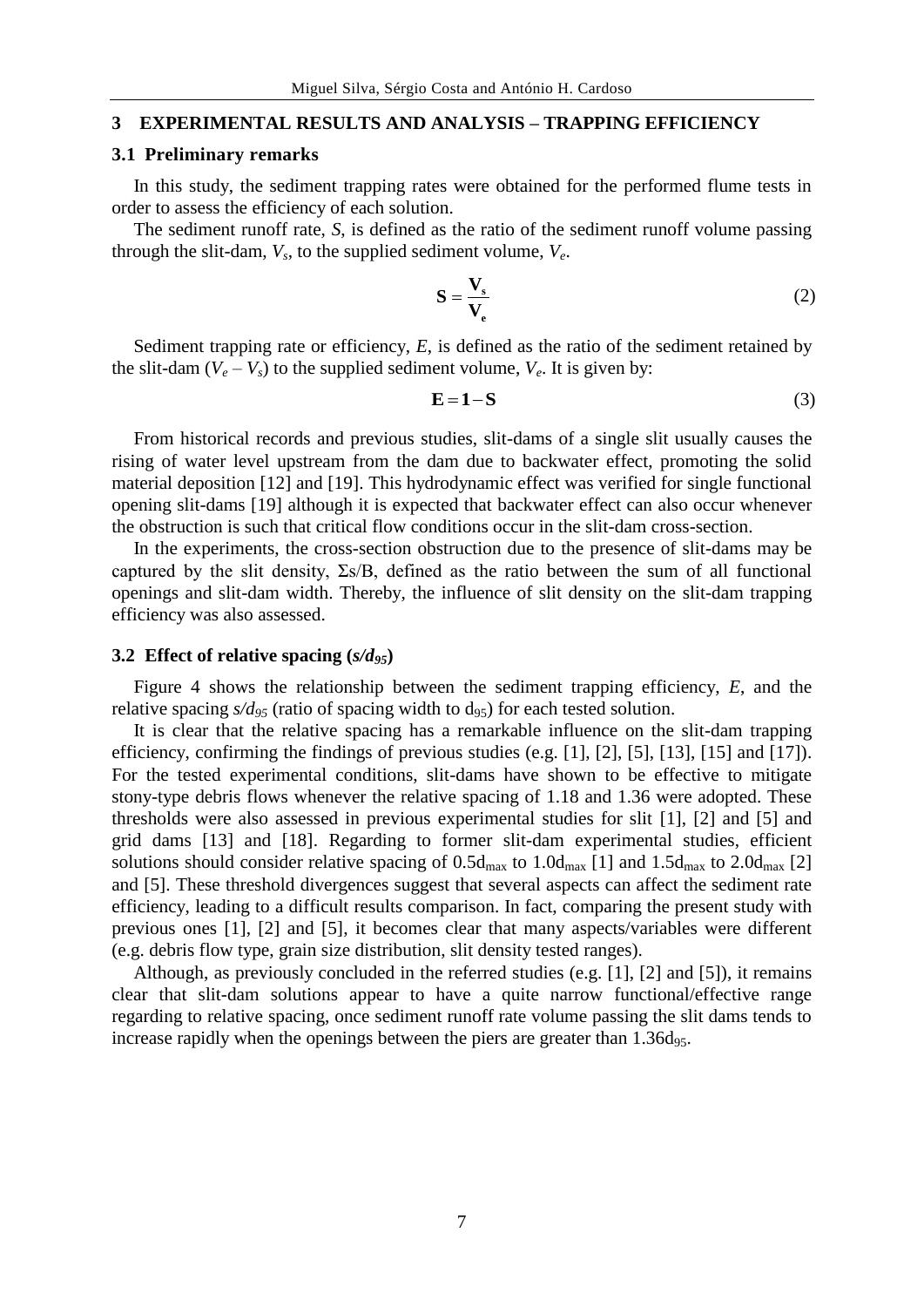

Figure 4: Sediment trapping efficiency results for all performed experimental tests.

Moreover, the results suggest that the piers shape has no significant influence on the trapping efficiency of the slit-dam solution. On the contrary, the water discharge, *Q<sup>l</sup>* , demonstrated to influence the trapping efficiency of the slit-dam solutions, remarkably for spacing higher than  $1.36d_{95}$ . In other words, less efficient solutions tend to be more influenced by the debris flow transport capacity, which, for a certain initial bed slope, *i*, is ensured by the liquid phase  $(Q_l)$ . In these cases, which result in less- or non-efficient solutions (*i.e.* lower or nil sediment trapping rates), the transport capacity of the flow regime is larger than the sediment feeding from upstream and there is no significant bed slope decrease due to sediment deposition upstream of the dam.

Regarding to the initial flume bed slope, *i*, two different behaviors were verified: for smaller relations of  $s/d_{95}$ , the bed slope has no significant influence on trapping efficiency as shown in previous studies [18]. This tendency is opposed for higher values of *s/d95*.

#### **3.3 Effect of slit density (Σs/B)**

Herein, the slit density,  $\Sigma s/B$ , is given by the ratio between the sum of all functional openings and slit-dam width (which in the present study is equal to the flume width). Therefore, this ratio is directly responsible for both water and solid discharge of the slit-dam and consequently for the possibility of occurrence of backwater effects.

Figure 5 show the relationship between the sediment trapping rate, *E*, and slit density, Σs/B, for two different tested relative spacing's' (*s/d95*).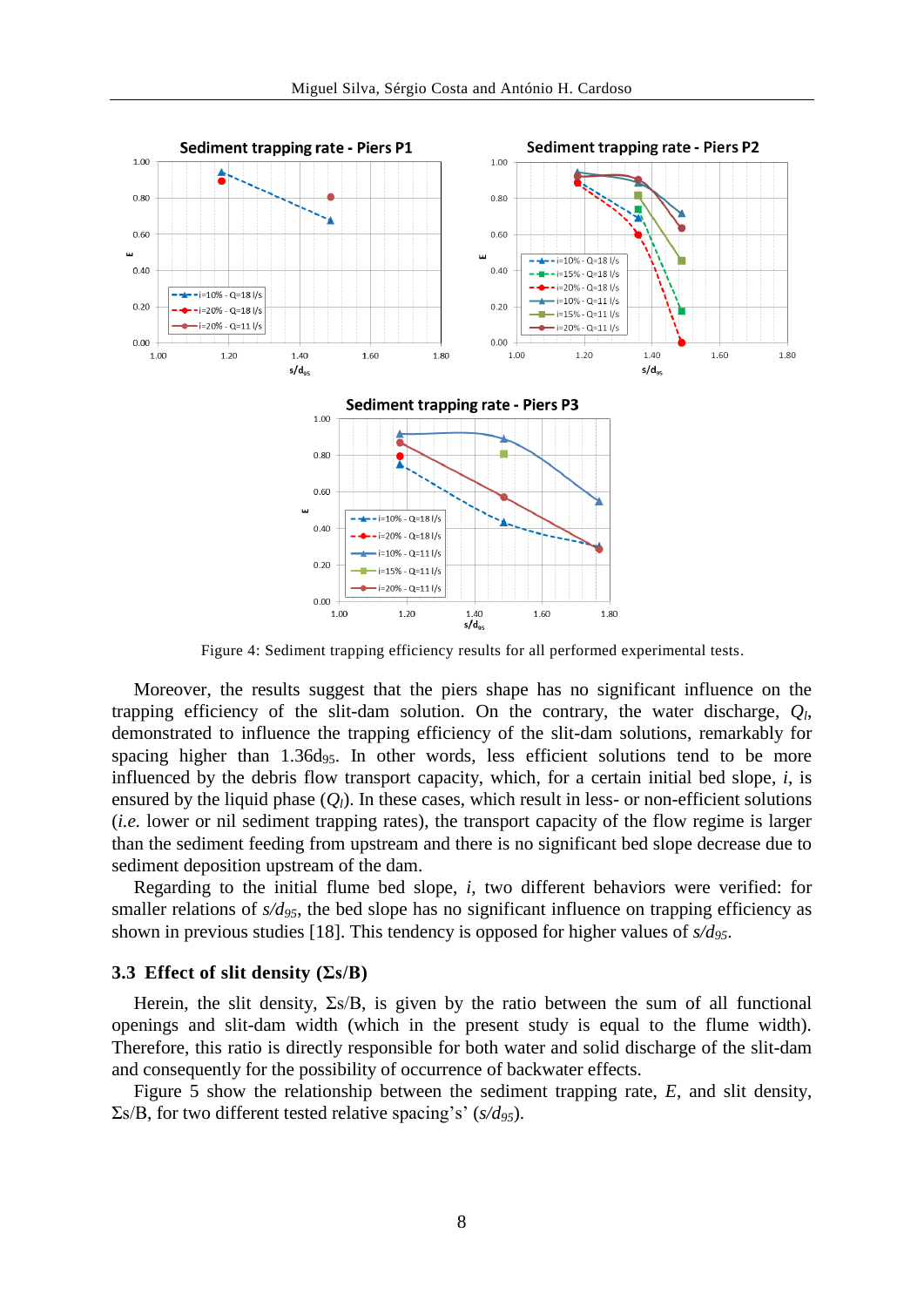

Except for one remarkable case  $(s/d_{95} = 1.49; Q_l = 11 \text{ ls}^{-1}; i = 10 \text{ %})$ , the results show that an increase in slit density  $(\Sigma s/B)$  slightly increases the efficiency of the solutions, enhancing deposition upstream of the slit-dam. According to [1], this same behavior was observed whenever slit densities  $(\Sigma s/B)$  between 0.2 and 0.4 were considered. For a given relative spacing, the increase of slit density implies a bigger number of narrower piers as well as the increase of the open cross-section area. For the same discharge, the average flow velocity decreases and the local stream power decreases too. The local reduction of sediment transport capacity – as compared with the sediment transport capacity for a smaller slit density – seems to impact in upstream increased deposition, at least, in circumstances that deserve to be investigated in future studies.

In the present study, the slit-dams were observed not to impose backwater effects. In fact, supercritical flow regime was achieved for all performed tests. Additionally, once sediments deposition upstream of the slit-dam progresses, percolating flow through the voids of the gravel deposits increases, contributing to exclude the possibility of occurrence of backwater effects. This aspect shall also be assessed in the future for lower slit density solutions.

#### **4 CONCLUSIONS**

The present experimental study demonstrates the efficiency of slit-dams to mitigate stony-type debris flows.

The experimental analysis of the sediments trapping efficiency of different slit-dam solutions suggest that  $1.0d_{95}$  to  $1.4d_{95}$  free spacing may be adopted for slopes between 10% and 20% and unit peak discharges up to about 6  $\text{m}^3/\text{s/m}$  in order to mitigate stony-type debris flows effects. It was also shown that piers shape, *P*, does not significantly influence the trapping efficiency. The same applies to the initial bed slope, *i,* associated with small *s/d<sup>95</sup>* ratios. On the contrary, the water discharge,  $Q_l$ , notably for spacing higher than 1.4d<sub>95</sub>, and the initial bed slope, *i*, combined with high *s/d<sup>95</sup>* ratios, do significantly influence the trapping efficiency.

The slit-density  $(\Sigma s/B)$  seems to be quite important to design efficient slit-dam solutions. Preliminary experiments suggest that, in some circumstances, the increase in slit density  $(\Sigma s/B)$  is compatible with slightly more efficient slit-dam solutions.

#### **REFERENCES**

[1] Wenbing, H. & Guoqiang, O., Efficiency of Slit Dam Prevention against Non-Viscous Debris Flow. *Wuhan University Journal of Natural Sciences*, 11(4), pp. 865-869, 2006.